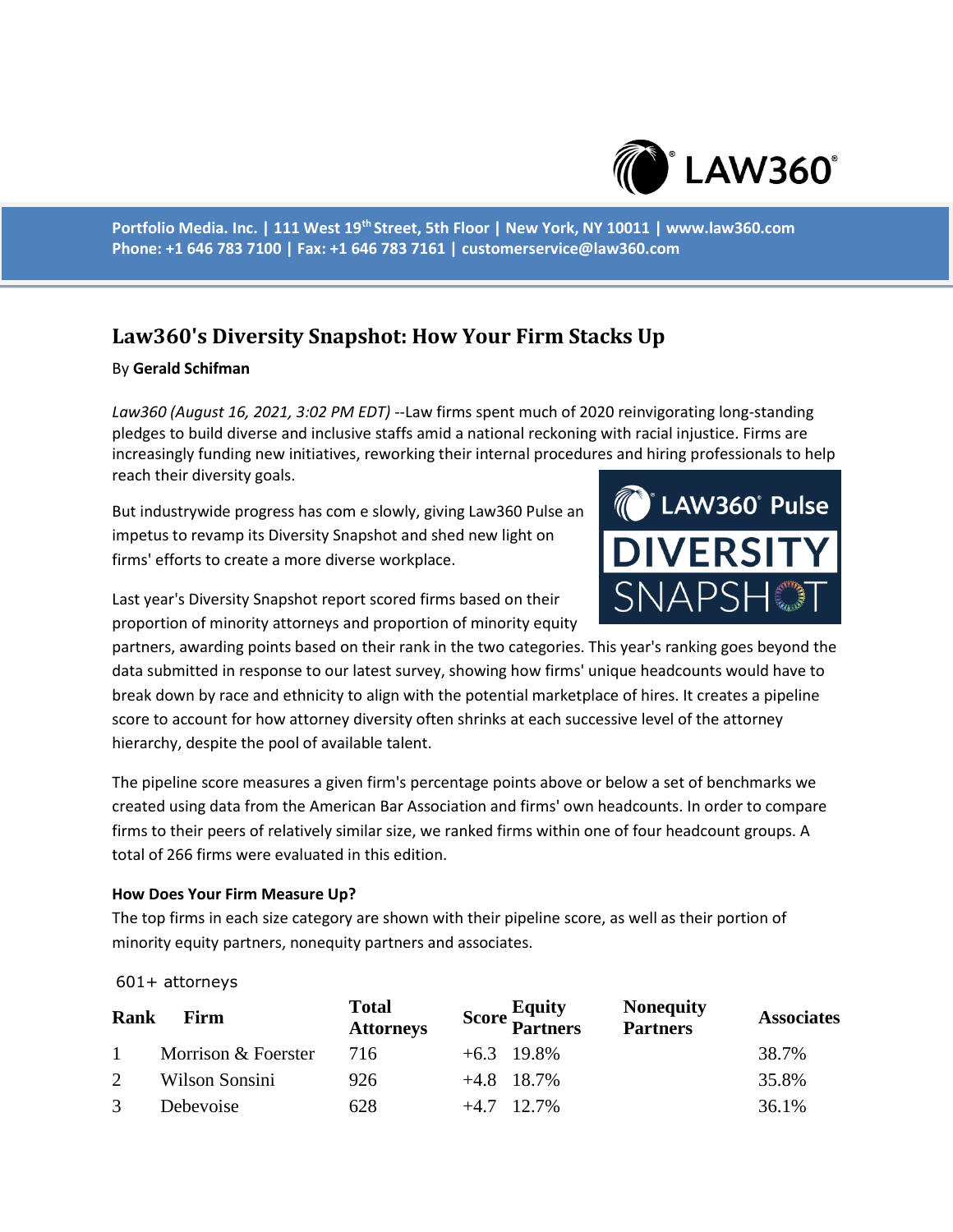| <b>Rank</b>    | Firm                   | <b>Total</b><br><b>Attorneys</b> | <b>Score</b> | <b>Equity</b><br><b>Partners</b> | <b>Nonequity</b><br><b>Partners</b> | <b>Associates</b> |
|----------------|------------------------|----------------------------------|--------------|----------------------------------|-------------------------------------|-------------------|
| $\overline{4}$ | Davis Polk             | 849                              | $+3.9$       | 14.7%                            |                                     | 34.4%             |
| $\mathfrak{S}$ | <b>Simpson Thacher</b> | 852                              | $+2.1$       | 13.3%                            | 18.2%                               | 33.1%             |
| 6              | Akerman                | 721                              | $+1.9$       | 14.3%                            | 20%                                 | 44.2%             |
| 7              | <b>Sheppard Mullin</b> | 876                              | $+1.1$       | 12.5%                            | 19.8%                               | 35.8%             |
| $8\,$          | WilmerHale             | 975                              | $+0.9$       | 14.7%                            |                                     | 31.9%             |
| $\mathbf{9}$   | Covington              | 1262                             | $+0.1$       | 14.9%                            |                                     | 30.7%             |
| 10             | Orrick                 | 849                              | $-0.4$       | 13.2%                            | 17.3%                               | 31.4%             |
| 11             | Cooley                 | 1027                             | $-0.9$       | 15.1%                            |                                     | 29.4%             |
| 11             | Paul Weiss             | 939                              | $-0.9$       | 13%                              |                                     | 28.9%             |
| 13             | <b>Baker McKenzie</b>  | 683                              | $-1.6$       | 10.8%                            | 19.8%                               | 31.2%             |
| 14             | Perkins Coie           | 1216                             | $-2.1$       | 9%                               | 18%                                 | 31.1%             |
| 14             | Skadden                | 1187                             | $-2.1$       | 10.3%                            |                                     | 29.1%             |
| 16             | <b>Mayer Brown</b>     | 1013                             | $-2.3$       | 12.3%                            |                                     | 31.3%             |
| 16             | Morgan Lewis           | 1695                             | $-2.3$       | 12.3%                            | 12.5%                               | 30.2%             |
| 18             | <b>O'Melveny</b>       | 636                              | $-2.6$       | 13%                              |                                     | 27.9%             |
| 19             | Goodwin                | 1143                             | $-2.7$       | 6.9%                             | 14.7%                               | 30.7%             |
| 19             | <b>Sidley Austin</b>   | 1507                             | $-2.7$       | 11.1%                            |                                     | 30.2%             |
| 21             | Ogletree               | 864                              | $-2.9$       | 7.5%                             | 16.4%                               | 33.3%             |
| 22             | Greenberg Traurig      | 1814                             | $-3.1$       | 13.8%                            |                                     | 29.8%             |
| 23             | Arnold & Porter        | 859                              | $-3.2$       | 13.6%                            |                                     | 27.6%             |
| 23             | Jackson Lewis          | 963                              | $-3.2$       | 12.1%                            | 13.1%                               | 31.2%             |
| 25             | Reed Smith             | 1137                             | $-3.3$       | 12.1%                            | 19.1%                               | 27%               |
| 26             | Littler                | 1069                             | $-3.5$       | 11%                              | 25%                                 | 28.7%             |
| 27             | McDermott              | 908                              | $-4$         | 10.6%                            | 16%                                 | 30.1%             |
| 28             | Ropes & Gray           | 1125                             | $-4.2$       | 8.7%                             |                                     | 26.7%             |
| 29             | <b>Hogan Lovells</b>   | 995                              | $-4.3$       | 10.8%                            | 18%                                 | 26.5%             |
| 29             | Holland & Knight       | 1216                             | $-4.3$       | 14.3%                            | 16.7%                               | 26.6%             |
| 31             | <b>DLA</b> Piper       | 1520                             | $-4.5$       | 13.2%                            |                                     | 26.7%             |
| 32             | Winston & Strawn       | 791                              | $-5.5$       | 9.3%                             |                                     | 27.7%             |
| 33             | Dechert                | 632                              | $-5.8$       | 9.6%                             | 13.3%                               | 25.1%             |
| 33             | Jones Day              | 1694                             | $-5.8$       | 12.9%                            |                                     | 23.6%             |
| 33             | Sullivan & Cromwell    | 742                              | $-5.8$       | 9.8%                             |                                     | 23.9%             |
| 36             | Gordon & Rees          | 1025                             | $-6.1$       | 11.8%                            | 13.5%                               | 24.3%             |
| 37             | Dentons                | 1154                             | $-6.7$       | 11.3%                            |                                     | 25.4%             |
| 38             | <b>Baker Botts</b>     | 615                              | $-6.8$       | 12.2%                            | 16.3%                               | 21.8%             |
| 39             | Akin Gump              | 765                              | $-7$         | 12.6%                            | 13.6%                               | 22%               |
| 40             | <b>Ballard Spahr</b>   | 632                              | $-7.1$       | 8.1%                             |                                     | 26%               |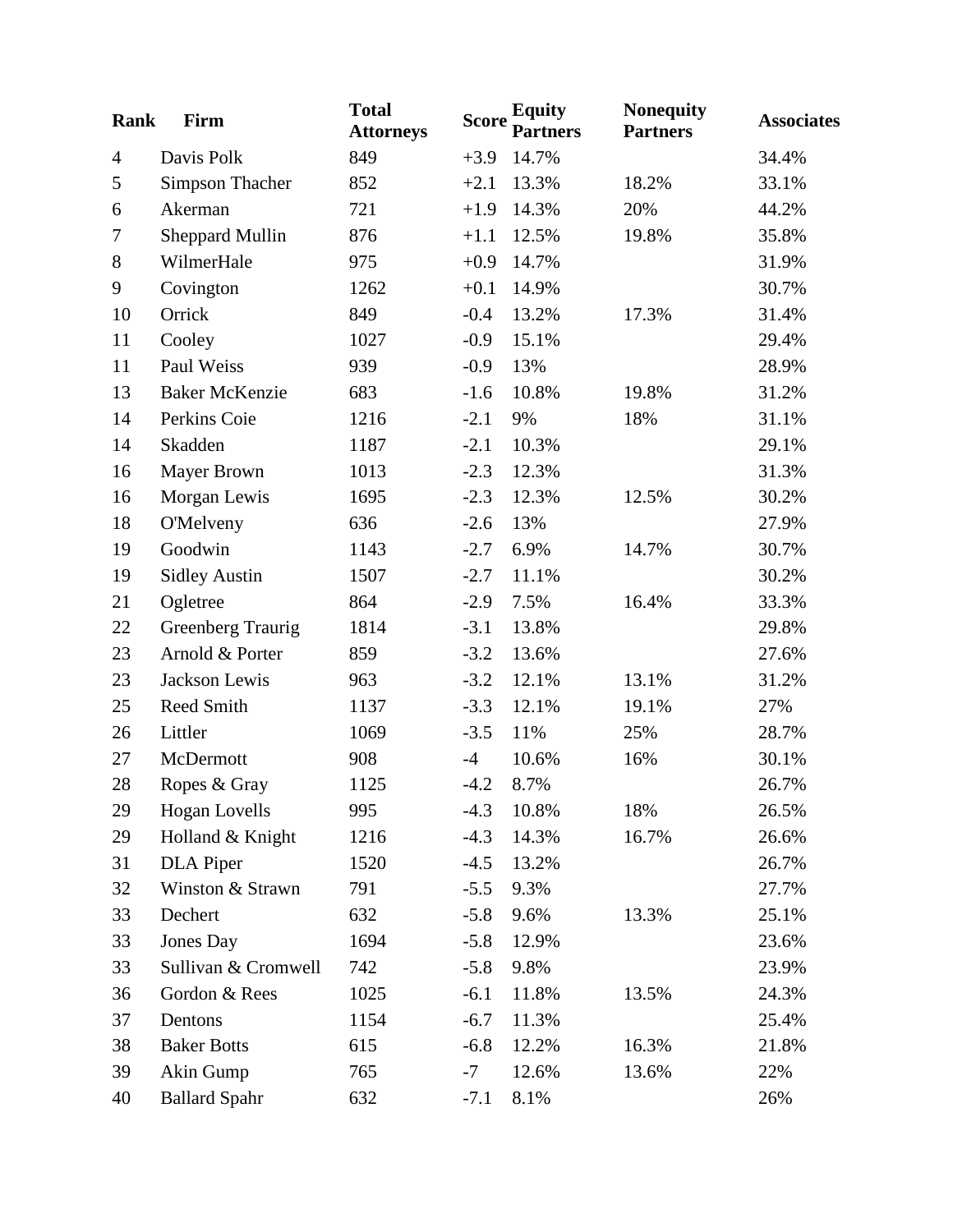| Rank | Firm                           | <b>Total</b><br><b>Attorneys</b> | <b>Score</b> | <b>Equity</b><br><b>Partners</b> | <b>Nonequity</b><br><b>Partners</b> | <b>Associates</b> |
|------|--------------------------------|----------------------------------|--------------|----------------------------------|-------------------------------------|-------------------|
| 41   | Norton Rose Fulbright          | 776                              | $-7.2$       | 9.3%                             | 19.4%                               | 23.1%             |
| 42   | King & Spalding                | 1096                             | $-7.7$       | 7.2%                             | 13%                                 | 23.6%             |
| 43   | <b>McGuireWoods</b>            | 905                              | $-7.8$       | 9.5%                             | 12.6%                               | 23.1%             |
| 44   | <b>K&amp;L</b> Gates           | 1046                             | $-7.9$       | 9.6%                             | 12.9%                               | 22.9%             |
| 45   | Katten                         | 607                              | $-8$         | 5.8%                             | 15.1%                               | 23.5%             |
| 46   | Seyfarth Shaw                  | 876                              | $-8.4$       | 8.6%                             | 8.7%                                | 27%               |
| 46   | Venable                        | 800                              | $-8.4$       | 6.5%                             | 10.9%                               | 24.8%             |
| 48   | Duane Morris                   | 711                              | $-8.7$       | 7.6%                             | 13.6%                               | 21.2%             |
| 49   | <b>Wilson Elser</b>            | 847                              | $-8.8$       | 7.6%                             | 9.4%                                | 23.1%             |
| 50   | <b>Troutman Pepper</b>         | 1182                             | $-9.4$       | 8.6%                             | 9.2%                                | 21.5%             |
| 51   | Vinson & Elkins                | 605                              | $-9.5$       | 7.3%                             |                                     | 20.5%             |
| 52   | Bryan Cave Leighton<br>Paisner | 731                              | $-9.6$       | 5.3%                             | 11.1%                               | 23.9%             |
| 52   | Polsinelli                     | 856                              | $-9.6$       | 5.7%                             | 13.8%                               | 19.9%             |
| 54   | <b>Nelson Mullins</b>          | 801                              | $-9.8$       | 7.2%                             | 8.7%                                | 24.7%             |
| 55   | Barnes & Thornburg             | 649                              | $-9.9$       | 5.4%                             | 12.2%                               | 26.2%             |
| 56   | Hunton Andrews Kurth           | 881                              |              | $-10.3$ 11.5%                    |                                     | 16%               |
| 57   | <b>Blank Rome</b>              | 614                              | $-10.9$ 4.8% |                                  | 9.6%                                | 22.8%             |
| 58   | Lewis Brisbois                 | 1560                             |              | $-11.9$ 10.1%                    | 11.9%                               | 14.2%             |
| 59   | Husch Blackwell                | 754                              | $-12$        | 3.6%                             | 8.1%                                | 20.8%             |
| 60   | Cozen O'Connor                 | 763                              | $-12.4$ 5.4% |                                  | 6.4%                                | 24.8%             |
| 60   | Faegre Drinker                 | 1168                             | $-12.4$ 3.1% |                                  | 11.6%                               | 19.8%             |
| 62   | Fox Rothschild                 | 950                              | $-12.8$ 6.5% |                                  | 8.3%                                | 17.7%             |
| 63   | Clark Hill                     | 640                              | $-13.3$ 3.2% |                                  | 10.4%                               | 17.8%             |
| 64   | Taft                           | 608                              | $-13.8$ 5.3% |                                  |                                     | 16.7%             |
| 65   | <b>Baker Donelson</b>          | 628                              | $-14.3$ 5.1% |                                  | 7.6%                                | 15.2%             |
| 65   | Dinsmore                       | 613                              | $-14.3$ 8.2% |                                  | 4.4%                                | 14.7%             |

We found that just 17.3% of firms exceed the benchmarks, with small firms showing an edge for landing in the positive range. That slice, though narrow, is large enough to suggest that the outside benchmarks from Law360 Pulse and ABA data represent attainable goals.

We also found that nearly one-fifth of firms, while missing the benchmarks, came within five points of the target.

Half of the firms surveyed fell between five and 15 points below the benchmarks, indicating that there is significant work to be done in shoring up diversity. And 13.2% of firms scored more than 15 points lower than the target thresholds.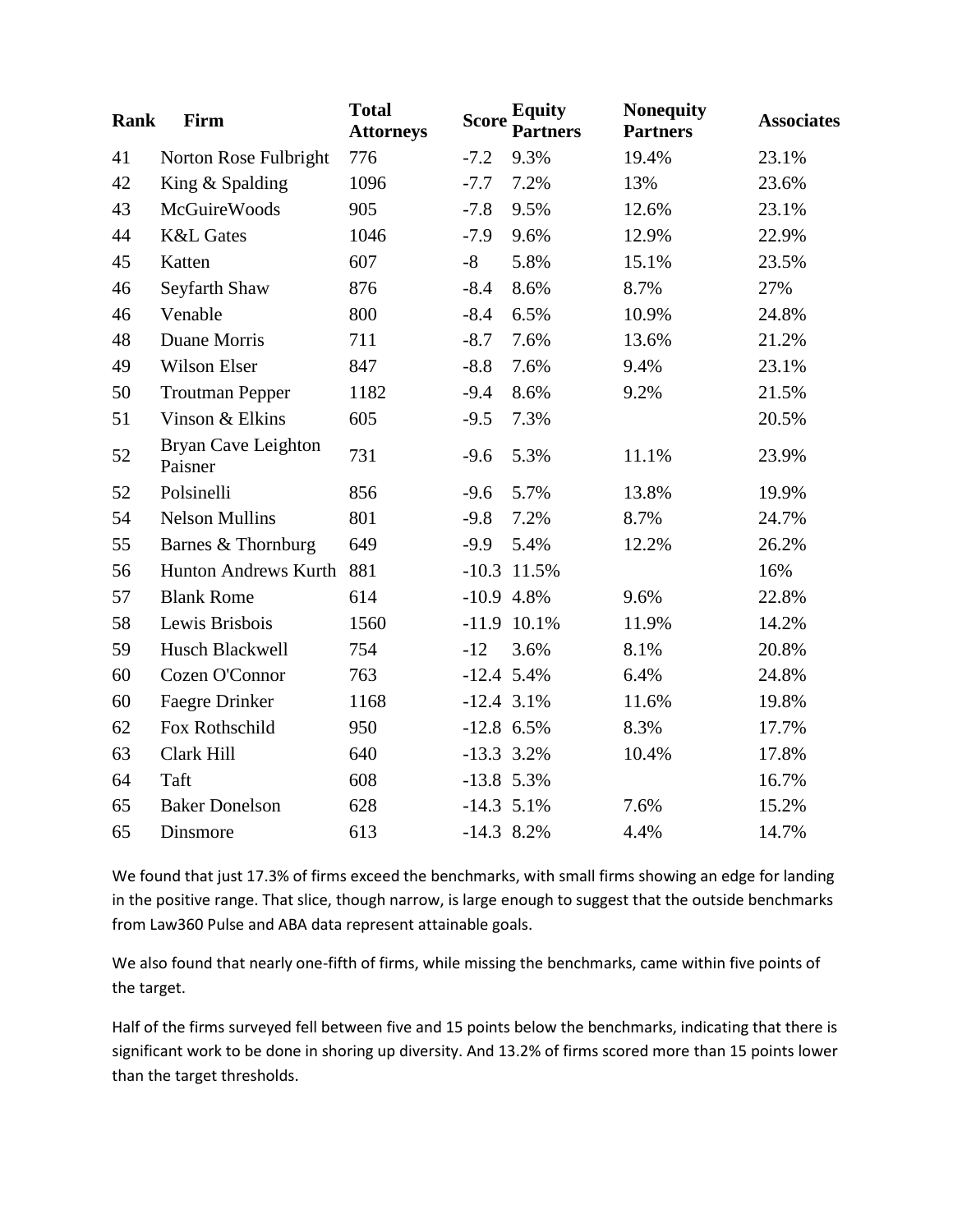Morrison & Foerster LLP led all firms of 601 or more attorneys, surpassing the benchmarks for minority representation by 6.3 points. Wilson Sonsini Goodrich & Rosati PC and Debevoise & Plimpton LLP followed with positive scores of nearly five points each.

Among firms of 251 to 600 attorneys, immigration-focused Fragomen, Del Rey, Bernsen & Loewy LLP took the top spot. Fragomen was also one of just nine firms overall to place at least 10 points ahead of the benchmarks. Fenwick & West LLP, second in the same size category, nearly reached double digits, besting the benchmark by 9.7 points.

Berry Appleman & Leiden topped the list of firms with 101 to 250 attorneys, collecting a score that exceeded the benchmarks by a robust 22.9 points. The firm was also in that group's top five for the portion of equity partners, nonequity partners and associates who are racially diverse. Runnerup Atkinson Andelson Loya Ruud & Romo PLC cleared the benchmarks by 12.2 points.

Among firms of 100 attorneys or fewer, Diaz Reus LLP, Zuber Lawler LLP and Roig Lawyers all posted scores more than 24 points above the benchmarks. The trio have similar age in common, as all were founded between 1998 and 2003, making them young in an industry where some of the heavyweights are more than a century old. Zuber Lawler, a minority-owned firm, is the only firm in the feature to report that more than half of its equity partners are attorneys of color.

For all firm sizes, the pipeline score is best viewed as an assessment of a firm's overall headcount rather than the final word on its diversity. The underlying reasons for each score can vary, depending on the representation of minority associates, equity and nonequity partners, in relation to the total number of attorneys at each level.

Notably, this year's calculation does not take into account whether people of color hold key seats as practice area leaders, management committee members and managing partners, from which attorneys have more power to enact firmwide change. Law360 Pulse will be taking a closer look at more of the factors that shape firms' diversity and culture in upcoming data projects.

Additionally, it should be noted that the number of minority attorneys coming through the pipeline could be larger in the absence of persistent structural biases. If obstacles were removed from the paths of Black and Latino students interested in entering the legal profession, firms would have more minority students they could first hire as summer associates and then as full-time associates. Granting more opportunities to gain experience and contacts could motivate associates of color to remain in the BigLaw pipeline for longer periods because there's more room for career advancement.

But this year's new pipeline ranking should provide firms with achievable targets for a more equitable breakdown in their attorney hierarchy.

*--Editing by Kerry Benn and John Campbell. Graphics by Rachel Reimer.*

### *Methodology*

*The breakdown of minority representation among firms' 2020 attorneys is evaluated as follows:*